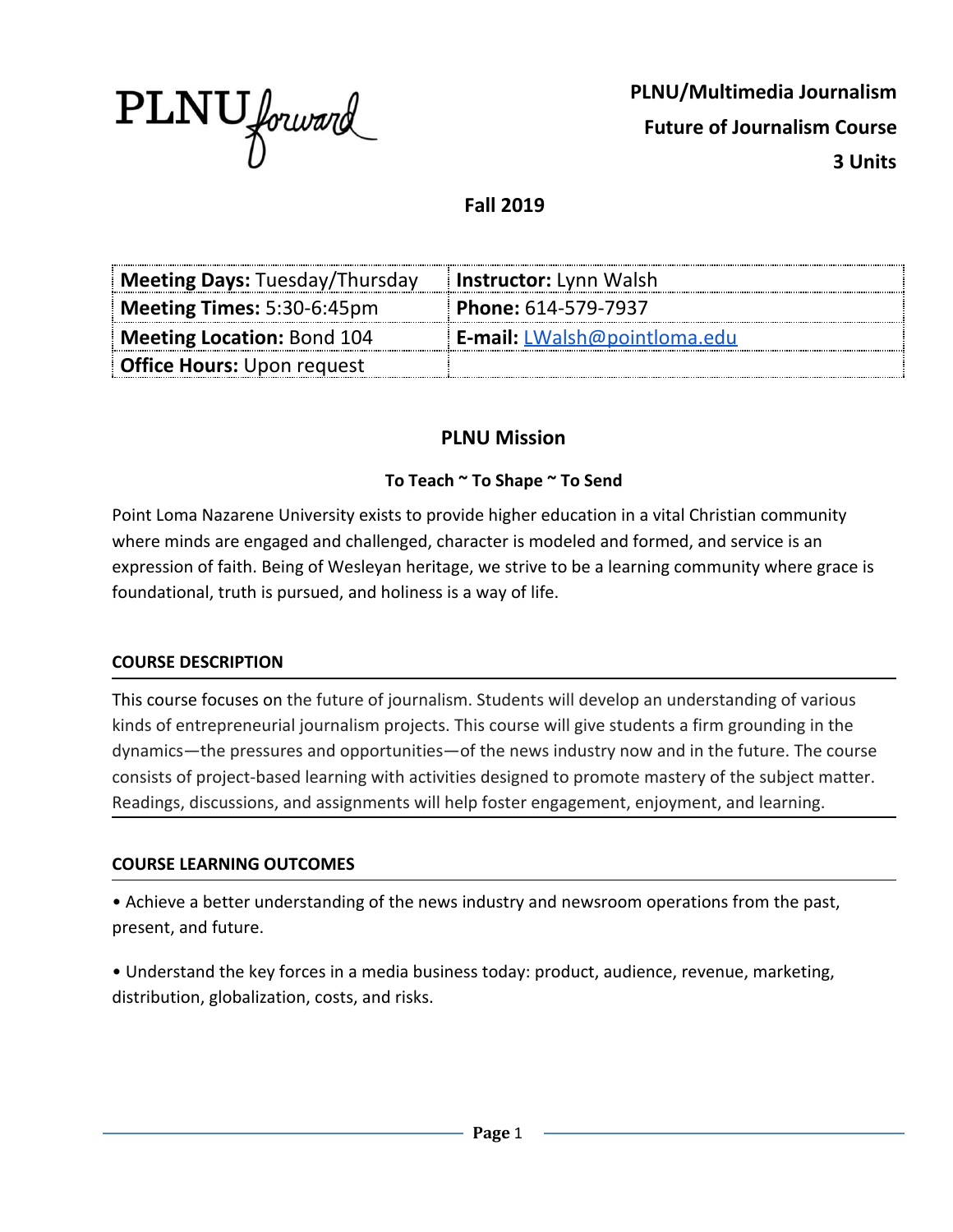• Understand changes brought about by new technologies: new efficiencies, changed economic relationships, and the growth of platforms and networks.

- Pitch and critique project ideas in a constructive, confident way
- Exhibit ethical decision making in how content is produced and presented.

# **COURSE REQUIREMENTS**

• Students are expected to participate in class discussions and provide feedback to classmates.

• Thinking creatively and beyond the status-quo is a requirement for this course as we will be discussing the *future* of journalism.

• Attire: When presenting in class, students must dress as news professionals (no jeans, cutoffs, shorts, t- shirts, hats, etc.).

# **ASSESSMENT AND GRADING**

| <b>ASSIGNMENT VALUES:</b>                                                                                                                                                                                                                                                                               | <b>GRADE % SCALE:</b>                                                             |
|---------------------------------------------------------------------------------------------------------------------------------------------------------------------------------------------------------------------------------------------------------------------------------------------------------|-----------------------------------------------------------------------------------|
| Current Events Quiz (4-5 points each)<br>Startup Assignment (50 points)<br>Class Participation (50 points)<br>News Consumption Diary (100 points)<br>What's Missing Assignment? (50 points)<br>Elevator Pitch Assignment (50 points)<br>News Story Assignment (50 points)<br>Startup Pitch (150 points) | $A = 90 - 100$<br>$B = 80 - 89$<br>$C = 70 - 79$<br>$D = 60 - 69$<br>$F = 0 - 59$ |

# **INCOMPLETES AND LATE ASSIGNMENTS**

All assignments are to be submitted/turned in by the beginning of the class session when they are due—including assignments posted in Canvas. Incompletes will only be assigned in extremely unusual circumstances.

# **PLNU COPYRIGHT POLICY**

Point Loma Nazarene University, as a non-profit educational institution, is entitled by law to use materials protected by the US Copyright Act for classroom education. Any use of those materials outside the class may violate the law.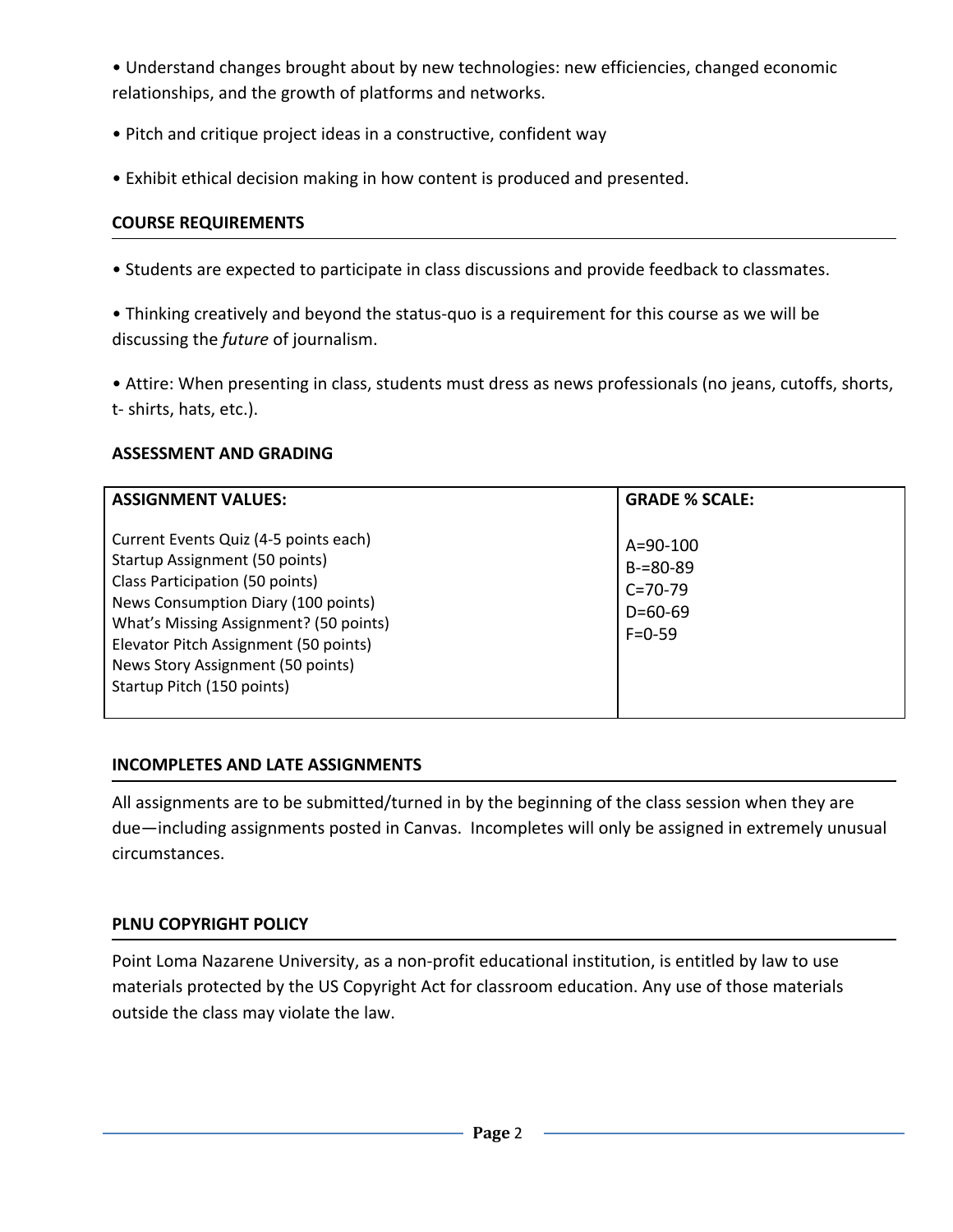### **PLNU ACADEMIC HONESTY POLICY**

Students should demonstrate academic honesty by doing original work and by giving appropriate credit to the ideas of others. Academic dishonesty is the act of presenting information, ideas, and/or concepts as one's own when in reality they are the results of another person's creativity and effort. A faculty member who believes a situation involving academic dishonesty has been detected may assign a failing grade for that assignment or examination, or, depending on the seriousness of the offense, for the course. Faculty should follow and students may appeal using the procedure in the university Catalog. See [Academic Policies](http://catalog.pointloma.edu/content.php?catoid=18&navoid=1278) for definitions of kinds of academic dishonesty and for further policy information.

## **PLNU ACADEMIC ACCOMMODATIONS POLICY**

If you have a diagnosed disability, please contact PLNU's Disability Resource Center (DRC) within the first two weeks of class to demonstrate need and to register for accommodation by phone at 619-849-2486 or by e-mail at [DRC@pointloma.edu.](mailto:DRC@pointloma.edu) See [Disability Resource Center](http://www.pointloma.edu/experience/offices/administrative-offices/academic-advising-office/disability-resource-center) for additional information.

### **PLNU ATTENDANCE AND PARTICIPATION POLICY**

Regular and punctual attendance at all classes is considered essential to optimum academic achievement. If the student is absent from more than 10 percent of class meetings, the faculty member can file a written report which may result in de-enrollment. If the absences exceed 20 percent, the student may be de-enrolled without notice until the university drop date or, after that date, receive the appropriate grade for their work and participation. See [Academic Policies](http://catalog.pointloma.edu/content.php?catoid=18&navoid=1278) in the Undergraduate Academic Catalog.

### **ASSIGNMENTS**

### **News Consumption Diary (Due December 12)**

Throughout the semester log your news consumption. I would like you to do this one day a week for each week of the semester.

You can log this by hand in a not[e](https://docs.google.com/spreadsheets/d/1nBnN8gGZVDYF0p4XmlTnhX654fId2OJj5KLbYiCcw6M/edit?usp=sharing)book or use this [spreadsheet](https://docs.google.com/spreadsheets/d/1nBnN8gGZVDYF0p4XmlTnhX654fId2OJj5KLbYiCcw6M/edit?usp=sharing) as a guide. If you log by hand, be sure to include the following information:

- Where you consumed the content (Facebook/Website/App/TV)
- The date you consumed the content
- Summary of content consumed (You do not have to list out every story if you consume multiple at once, just a general summary of what you consumed will work)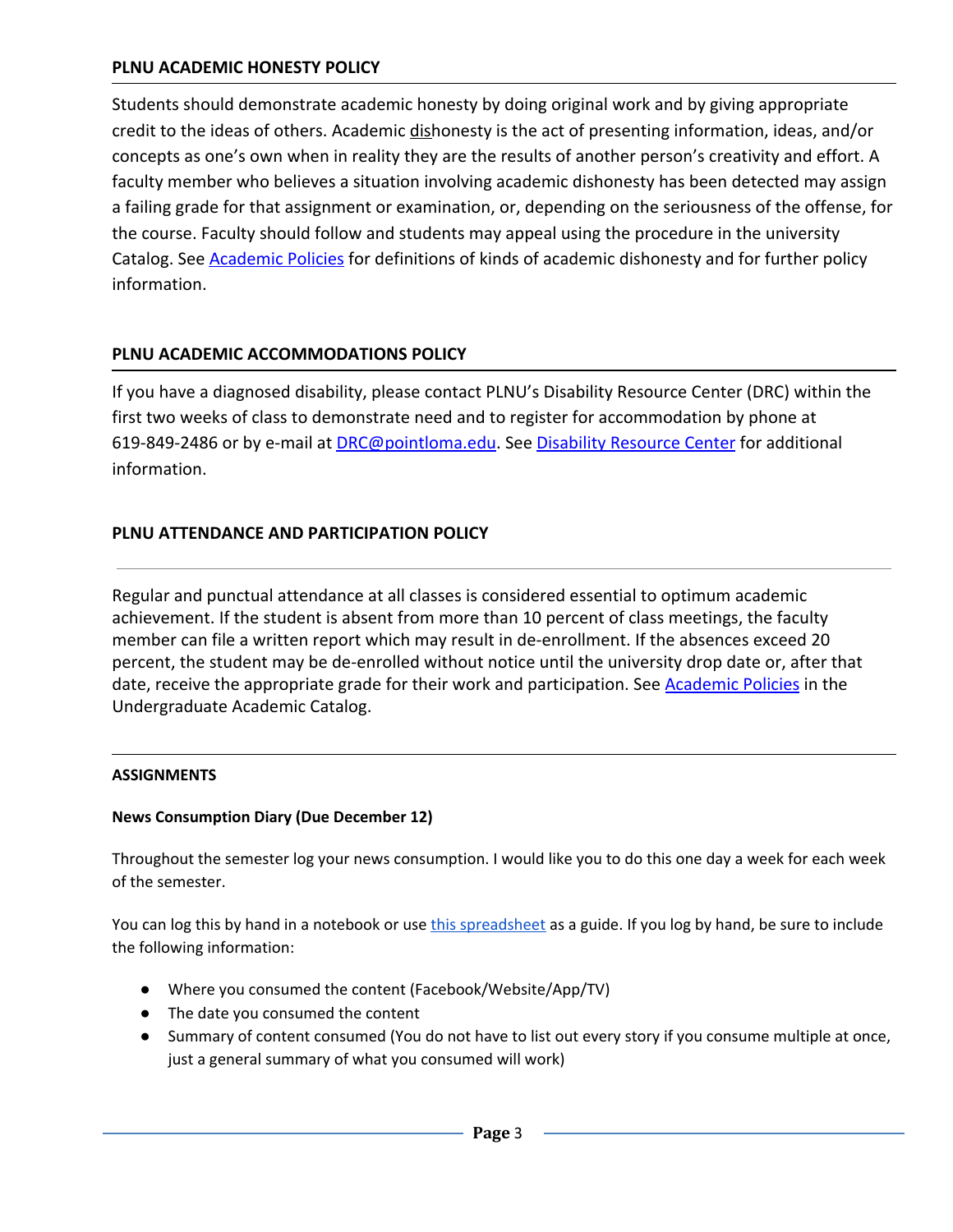- Any notes on what stood out about the content.
- Why did you consume (bored, interesting headline, searching for topic specifically, etc.)

### **Startup Assignment (Due September 17)**

List three media startups you are interested in learning more about or that you consume news from. Pick one of the three and tell me about it.

When writing (or talking) about the organization, be sure to include the following information:

- What kind of content do they produce?
- Where does their content live?
- Who do you think their audience is?
- How do you think they make money?
- What do you like about the organization/their content?
- What you don't like?
- Are there any improvements they could make?
- Do you think this organization will last? Why/Why not?

#### **What's Missing Assignment (Due September 24)**

Interview classmates, family, friends, community members, professors, etc. to find out what type of news coverage they think is missing. Do they wish there were more stories published about recreational sports or news restaurants? Maybe they would like news to be delivered to them in a different way?

The goal with this assignment is to get you thinking about what is missing in the media landscape right now and what could fill that void.

### **Elevator Pitch Assignment (Due October 24)**

How would you pitch your new news organization? You can either record yourself pitching this or write it down.

The goal is to imagine you have just three minutes to tell a total stranger (most likely a non-journalist) about your plan for a new media company.

### **News Story Assignment (Due October 24)**

Using non-traditional media (think digital, mobile, social) tell me a story. This story can be anything you want but must be newsworthy. The story should include journalism basics (who, what, where, when, how) incorporate journalistic ethics and be engaging.

### **Develop of Startup Assignment (Due December 10/12)**

Develop a pitch for a media startup. Your pitch should include both a video and written component and answer (at least) the following questions:

● What's the name of your startup?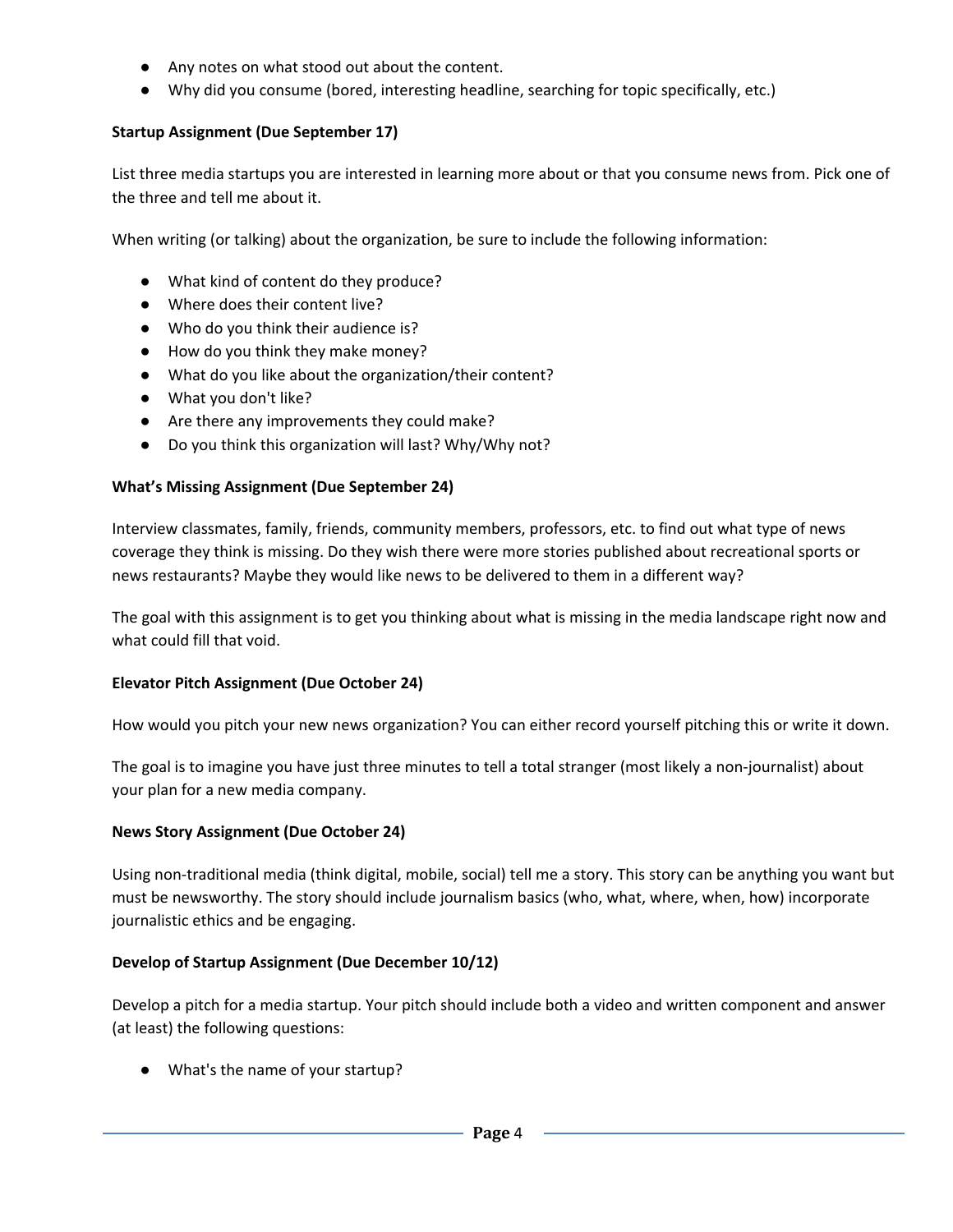- How will the startup be funded? (advertising, memberships, etc.)
- Who will be involved? (how many employees, what will those positions be, etc. Will you allow remote work?)
- Where will your content be published?
- What type of content will you publish (what will your mission statement be.)
- Who is your target audience?
- Who is your competition (are there similar organizations that already exist)?
- What challenges do you anticipate having if you launch this?
- How will you inspire your team?
- What void is this media startup filling?
- What technologies will you be using when producing content?
- How will you measure success?